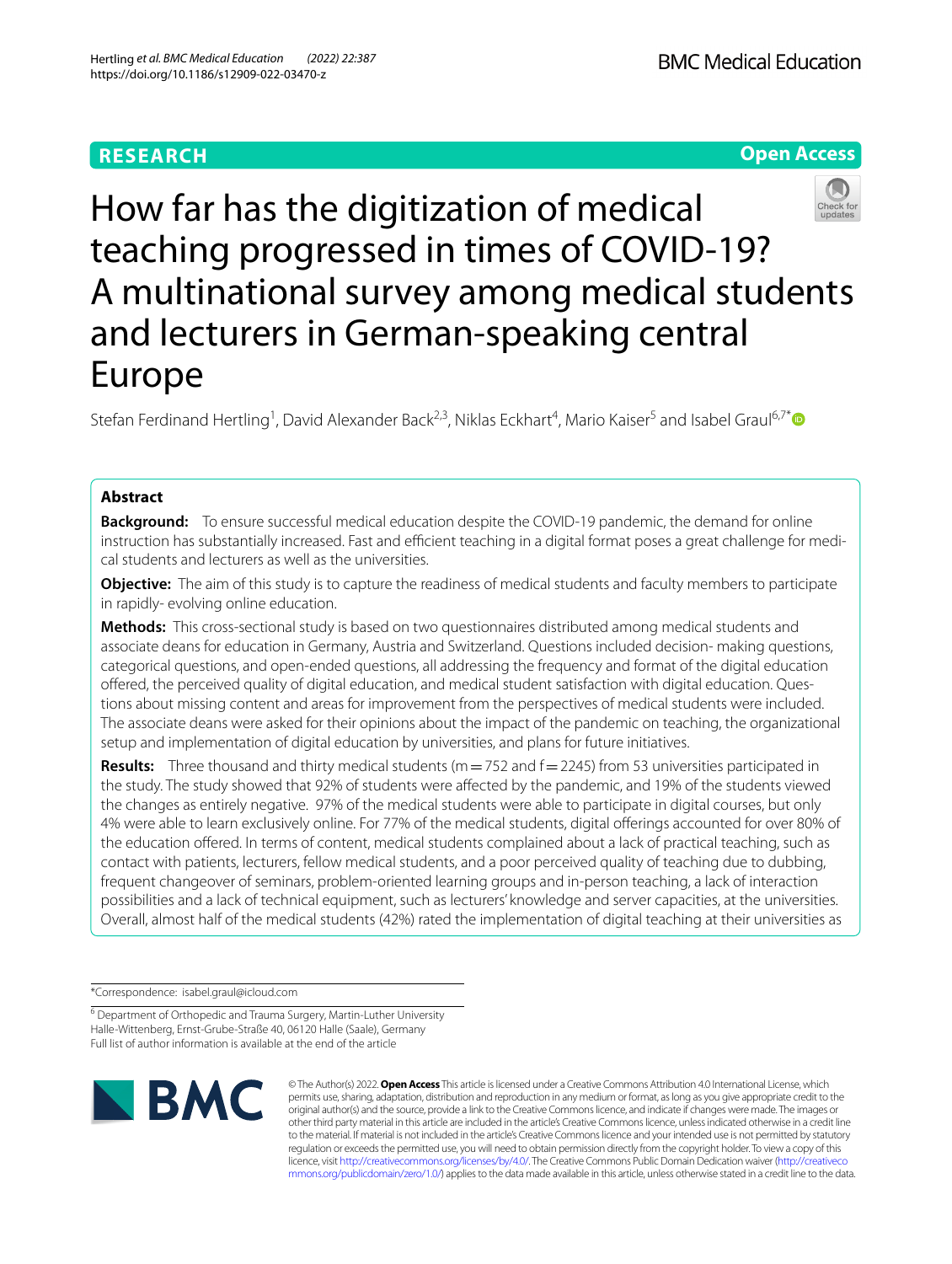good or very good. Forty-one of the 53 associate deans responded to the questionnaire, and 35 felt medical education was infuenced by the pandemic. The associate deans (80%; 33/41) felt that the digitalization of medical education was negatively infuenced by the pandemic. Only 44% (18/41) felt that their universities were well or very well positioned for digital teaching. All the associate deans believe that digital teaching in medicine will continue after the pandemic.

**Conclusions:** In the German-speaking world, the rapid conversion of medical teaching to a digital format has been well implemented in many cases. The perceived quality of the implementation of digital education still lacks practical relevance and the use of new digital media, such as learning games, VR, and online question time. The digital format of medical education will likely continue beyond the COVID-19 pandemic.

**Keywords:** Digitization, Medical education, Survey, Undergraduate medical education, Online learning, Virtual learning

#### **Introduction**

The COVID-19 pandemic has drastically changed countless aspects of daily life around the world. For instance, the COVID-19 pandemic has led to an unprecedented restructuring of medical education worldwide. Digital platforms had to be made available by faculty members in a very short time to ensure learning. Lectures, seminars, and clinical internships could no longer be conducted in familiar face-to-face settings. Medical educators worldwide have discussed the possibility of entirely eliminating all student activities involving direct patient contact [[1\]](#page-8-0). If medical educators wish to continue to deliver quality medical education during the COVID-19 pandemic, they must overcome the challenges of the pandemic [\[2](#page-8-1)]. Suggested solutions have included digital technologies to support innovative teaching on e-learning platforms, virtual training, and videoconferencing  $[2-5]$  $[2-5]$ . Therefore, the medical education curriculum needs to be developed to provide medical students with opportunities for continuous learning and avoid delays due to the pandemic [[6\]](#page-8-3). Although the pandemic appears to be an unusual catalyst for the promotion of eLearning, it is still unclear whether medical students believe they are being offered a sufficient online format that is comparable to face-to-face teaching in terms of quantity and knowledge transfer in order to successfully complete their medical education. Digital teaching potentially offers many advantages in terms of fexibility and convenience in meeting learning needs, reducing overall costs, communicating efficiently with medical students and incorporating their feedback [[7,](#page-8-4) [8](#page-8-5)]. In the published literature, the fndings of assessments of digital medical education appear to be contradictory. For example, Singh et al. showed that in India, only 20.4% felt e-learning can replace conventional teaching [[9\]](#page-8-6). For some other authors, satisfaction with digital learning was shown to be equal to or better than satisfaction with face-to-face instructional offerings  $[10-12]$  $[10-12]$ .

 Information on how medical education has changed as a result of the pandemic in German-speaking central Europe is lacking. The number of various teaching formats that have been digitized and the form into which they have been digitized are unclear. The value assessment of associate deans and students involved in the process of pivoting from conventional face-to-face teaching/ learning to a digital format has not yet been investigated.

In this study, an overview of the use of digital media teaching by medical faculties in German-speaking central Europe should be provided. For this purpose, the quantity and quality of virtual education perceived by medical students and lecturers was recorded in an online survey. The teachers and medical students were surveyed to determine their readiness to participate in and attitudes toward online education to potentially accelerate the adoption and implementation of this teaching method. This study serves to illustrate the evolution of medical teaching throughout the pandemic in German speaking central Europe. In a further step, the study will be useful for establishing digitization in medical teaching within a defned framework.

#### **Methods**

Two surveys were conducted among medical students and the faculty on the perceived quality and quantity of medical teaching during the COVID-19 pandemic. Participation in the study was voluntary. Before the study, all the participants provided informed consent. The responsible local ethics committee was informed and had no objections to the study (Reg.-Nr.:2019-1456-Bef).

#### **Questionnaire design**

The study questionnaires were designed following published guidelines for questionnaire-based research on a web-based design  $[13-15]$  $[13-15]$ . The selection of questions for the questionnaire was based both on similar studies and on the quality criteria for online questionnaires  $[16]$  $[16]$ . The surveys were created in SurveyMonkey™ (SurveyMonkey, San Mateo, CA).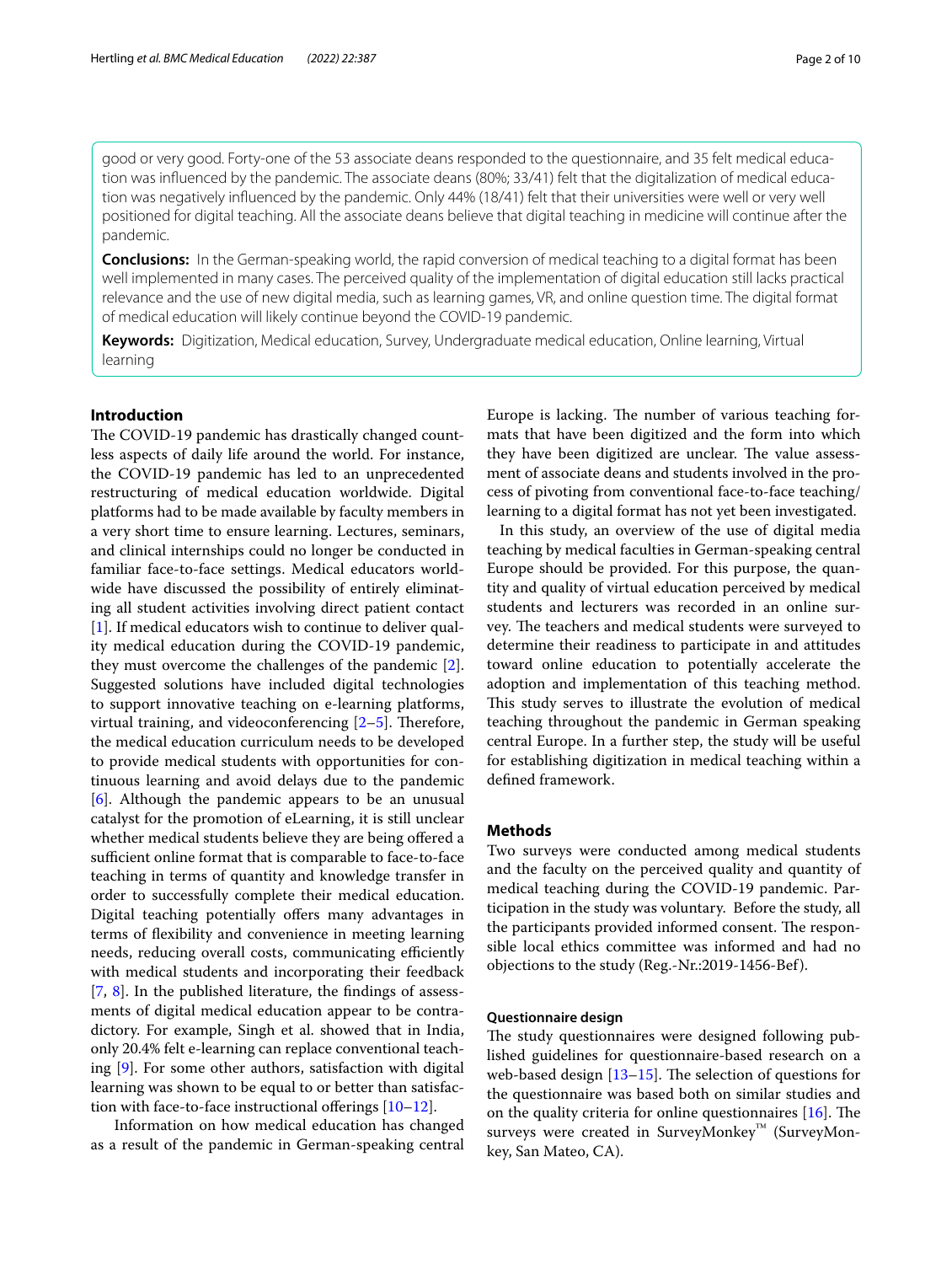#### **Survey performance**

The medical student survey was distributed among all medical student councils at the 53 medical schools in Germany, Austria and Switzerland. The faculty questionnaire was distributed among all associate deans of teaching. Associate deans with teaching responsibilities were selected to comprehensively assess the quantity of digital teaching and thus to present their perceived quality and quantity of the university's digital medical education without distortion. The duration of survey data collection was from November 2020 to February 2021. Medical students at all stages of their studies were included. In these countries, the study program is divided into 3 sections: 2 years of preclinical basic studies, 3 years of clinical studies and a practicum year in the clinic. With a population of 117,000 medical students, a confdence interval of 95% and an error margin of 2.5, the target case number was 2,925. Thus, the online survey can be considered representative of the medical student population in Germany, Austria and Switzerland.

The questionnaires were distributed electronically via email lists from the medical student councils to all enrolled medical students and all associate deans.

In an information letter, participants were informed that their data would be strictly treated as confdential and anonymized. Access to the study was granted with a survey link.

#### **Medical student questionnaire design**

A 27-item, self-administered online questionnaire survey was developed with a comprehensive list of questions based on published research on digitalization among medical students [[17–](#page-8-12)[19\]](#page-8-13). Members of the Working Group Digitalization of the DGOU (German Society for Orthopaedics and Trauma) were invited to review the validation process and provide feedback on the question format, comprehensiveness, clarity, and flow  $[20]$  $[20]$ . The questionnaire was refined according to their input. The questionnaire consisted of binomial questions, questions on a categorical 5- point Likert scale and open-ended questions and was entitled "digitalization among medical students". The main sections were:

- 1. Respondent demographics: Epidemiological data on gender (male, female, gender neutral), semester level (preclinical medicine, clinical medicine, practicum year and others, free semester or vacation semester), age and university location (open-ended).
- 2. Infuence of the pandemic on current lessons: Is there an impact (Yes/No)? How is medical education impacted (positively, negatively, both, not at all)?
- 3. The university's approach to teaching in the pandemic: Overall assessment of how the university is addressing current situation (rated on a 5 -point Likert scale: not at all, not so good, average, good, fully addressed), whether face-to-face teaching is currently available (Yes/No) and what kind of teaching is available (multiple choice: lecture, practicums, seminars, bedside teaching, exams, tutorials), whether digital teaching is currently available (Yes/No) and the format of this education (multiple choice: lecture, seminar, exams, tutorials, electives, teaching opportunities for exam preparation), and what examination modalities are available (digital, attendance, both)?
- 4. Assessment of digital teaching: Assessment of the relevance of exam preparation (rated on a 5- point Likert scale: not at all, a little, moderately, good, completely), and percentage of education is digital teaching (10 choices ranging from 10 to 100%)?
- 5. Implementation of digital teaching: whether additional technical equipment is available (Yes/ No), what types of digital platforms are available ("ZOOM", "WebEx", "Adobe", Teams", other, none), assessment of the accessibility of the instructor (better, same, worse), whether learning management systems are used (Yes/No), and which learning management systems are in use (Moodle, Blackboard, university-owned), and whether practical teaching content is included (Yes/No)?
- 6. Assessment of the implementation of digital teaching: Assessment of user-friendliness of the media ofered (not at all, a little, moderate, good, complete), satisfaction with the organization (not at all, a little, moderate, good, complete), desire for more practiceoriented digital teaching (Yes/No), what content is available (open-ended), assessment of the university's setup for the application of digital teaching (Yes/No), and suggestions for improvement in digital teaching (open-ended).

#### **Study questionnaire contents for medical faculties**

Referring to the medical student survey, a faculty survey was designed with 7 items. The survey consisted of two ordinal questions, one 5- point Likert-scale question, and 4 open-ended questions.

1. Infuence of the pandemic on medical teaching at one's own university.

*Does the COVID-19 pandemic afect medical education for medical students (Yes/No), and how is it afected (open-ended)? How are courses currently*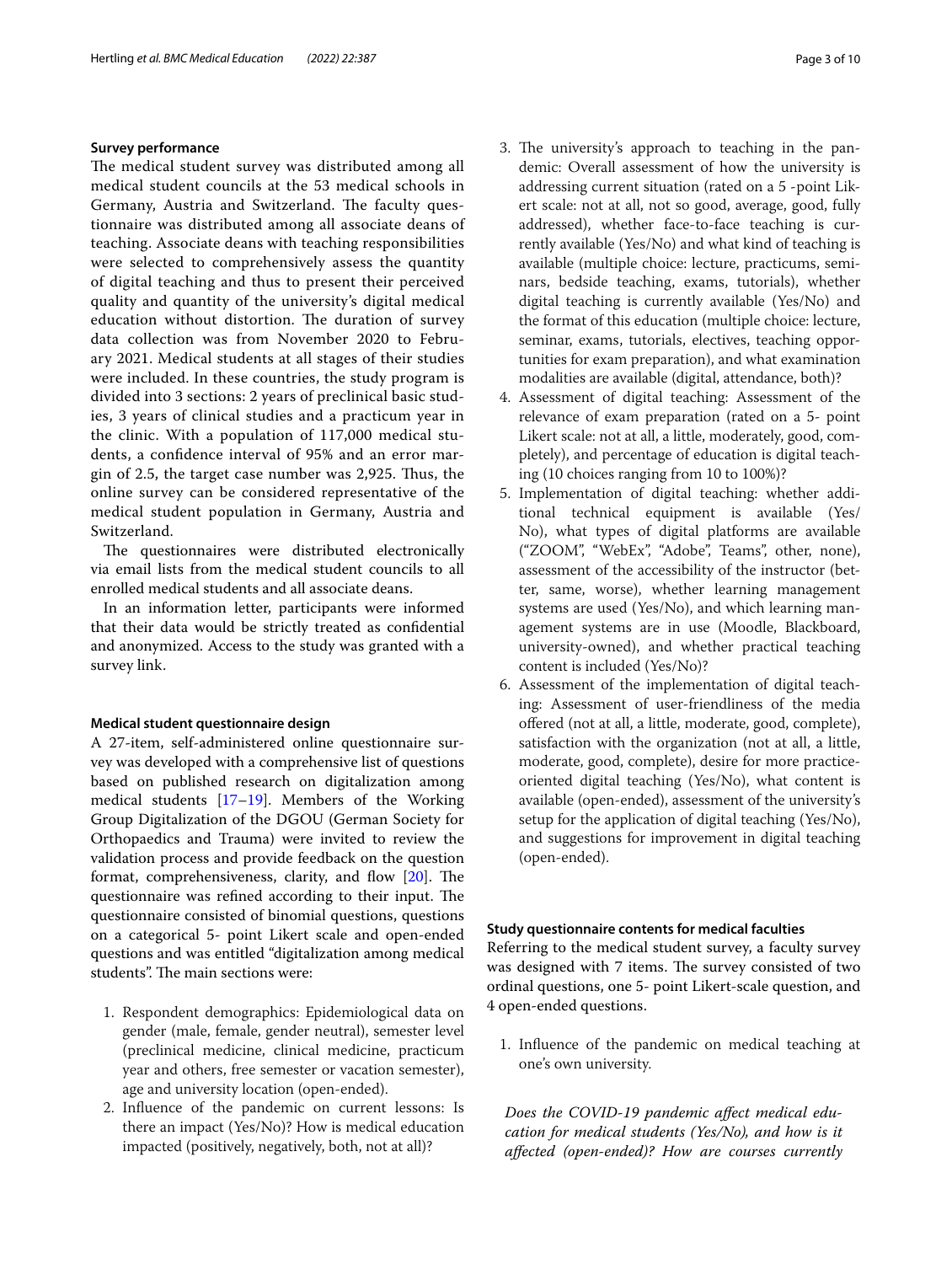*conducted (face-to-face, digital, both). How well is your university positioned for the transition to digital teaching (5 -point Likert scale).*

2. Assessment of the overall development of medical teaching.

*Is the COVID pandemic infuencing the digitization of medical education (open-ended)? Due to the COVID-19 pandemic, will the learning content*  relevant to the exam will be more difficult/less fre*quently taught (open-ended)? Will digital teaching tools remain an important part of medical education even after the COVID-19 pandemic (openended)?*

Both surveys were of short duration, a maximum of ten minutes to minimize the drop-out rate as much as possible and to maximize the motivation to answer the questions [[21,](#page-8-15) [22](#page-8-16)]. We conducted an abductive analysis of the interview transcripts and the results of the open-ended questions of the questionnaire from faculty and students to identify the predominant themes. The theme consisted of several codes, which were later defned as subthemes. Saturation of the codes was achieved with the three interviews to ensure that most aspects related to our research question were covered. All coding was conducted and reviewed by IG and SH using MaxQDA qualitative data analysis software (MaxQDA 18.3.2; VERBI GmbH).

#### **Data analysis**

Only fully completed questionnaires were included in the analysis. The results were compiled using SurveyMonkey™ and the Statistical Package for the Social Sciences (SPSS) (version 17.0, SPSS Inc. Chicago, IL, USA). The numbers of students or lecturers were given as percentages and absolute numbers in brackets.

#### **Results**

#### **Medical student survey**

Of the 117,000 students enrolled at medical schools in Germany, Austria and Switzerland (in the winter semester of 2019/2020), 3030 responded to the survey. Differences between countries have not been analyzed; although there are similar education systems, there are also many differences. This distinction was not the aim of the work Respondent demographics.

Overall, 25% (752/3030) of the participants were male, 74% were female (2247/3030) and 1% were of gender neutral (31/3030). Responses were received from medical students in the early semesters (frst two years of preclinical medical studies; 7%,  $n=200/3030$ ), from the later semesters (three years of clinical medical studies; 68%,  $n = 2052/3030$ , from the practicum year (22%,  $n=671/3030$ , and the remaining 3% ( $n=107/3030$ ) of respondents were not in a defned semester (pregnancy, vacation semester, PhD thesis). Responses from all 53 universities were included, with a minimum of 0.3% (10/3030) and a maximum of 8.8% (265/3030) of respondents from the same university. In all semesters, more female medical students answered the questionnaire. The highest participation rate of 68% (2052/3030) was recorded in the clinical study phase. German medical students made up the majority of the participants (68%; 2067/3030), but Germany also had the highest number of medical universities (79%; 42/53). The demographic data are shown in Table [1.](#page-3-0) Diferences between countries were not analyzed with similar education systems.

#### *Infuence of the pandemic*

A majority of medical students found their medical educations afected by the pandemic (92%; 2789/3030). When asked how the pandemic afected their education, whether positively, negatively, or both, 73% (2217/3030) responded "both", with 19% (578/3030) reporting that the pandemic had a negative impact.

#### *The university's approach to teaching during the pandemic*

The majority of medical students (59%; 1794/3030) felt that the university's handling of the pandemic situation was rather average. 81% (2468/3030) of respondents indicated that face-to-face events were still taking place. These primarily included bedside teaching, reported by 77% of students (1898/2468) and internships, reported by 58% of students (1427/2468). Examinations still occurred in person, according to 36% of respondents (881/2468), 30% of respondents (751/2468) reported attending seminars in person and 29% (724/2468) reported attending lectures. 17% of students (416/2468) reported that tutorials were held in person. 97% (2928/3030) of universities offered digital instruction. Lectures (79%; 2304/2928)

<span id="page-3-0"></span>

| Table 1 Demographic data of the medical students |  |
|--------------------------------------------------|--|
|--------------------------------------------------|--|

| <b>Students</b>            | Female  | Male        | <b>Gender neutral</b> |
|----------------------------|---------|-------------|-----------------------|
| 3030                       | 2247    | 752         | 31                    |
| Preclinical semester (200) | 105     | 93          | 2                     |
| Clinical semester (2052)   | 1576    | 470         | 6                     |
| Practicum year (671)       | 508     | 148         | 23                    |
| others (107)               | 58      | 41          | 8                     |
| Country                    | Germany | Switzerland | Austria               |
|                            | 2067    | 567         | 396                   |
| Universities (53)          | 42      |             | 4                     |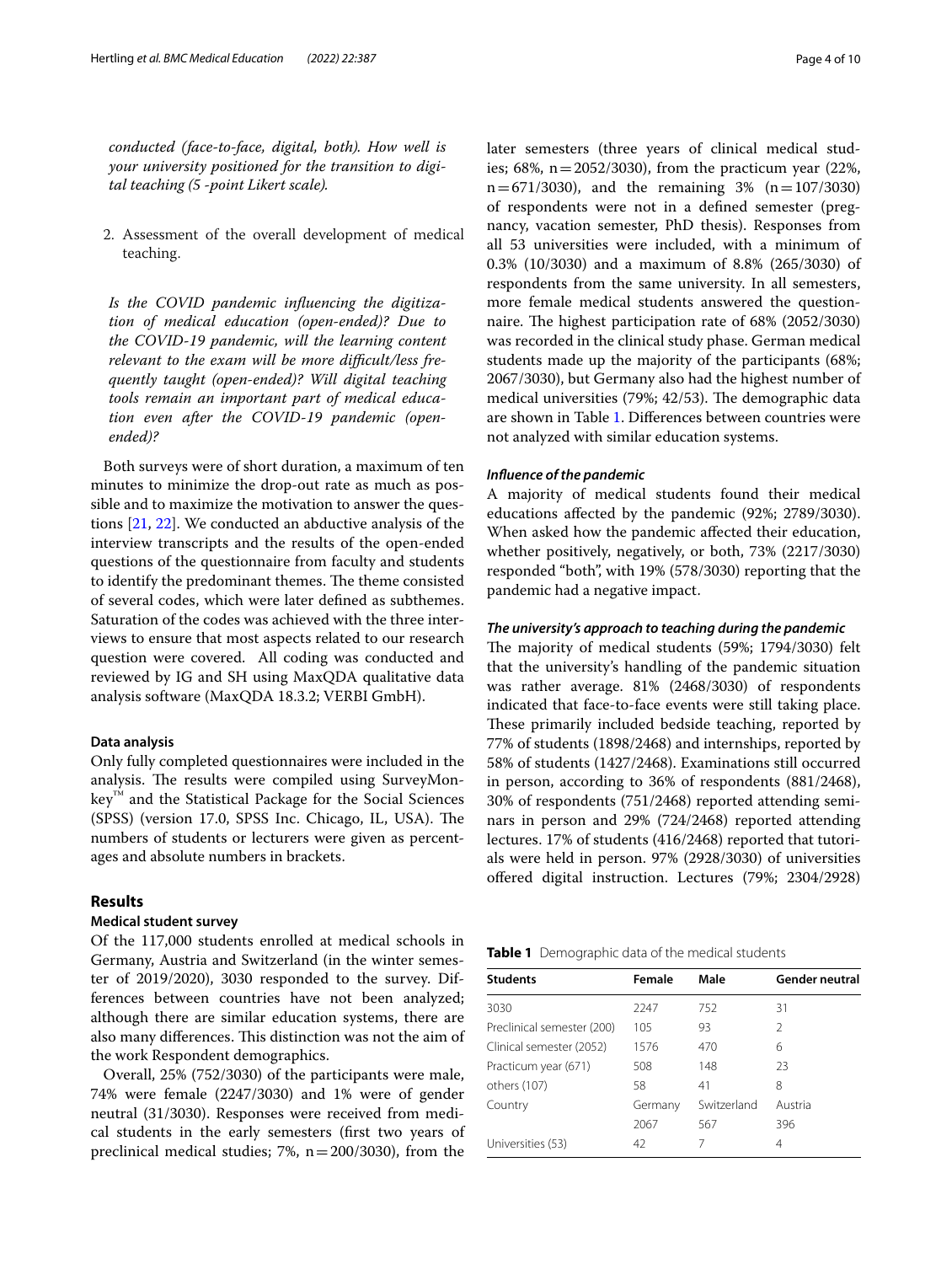and electives (75%; 2202/2304) were ofered digitally in three-quarters of the universities, while seminars (69%; 2007/2928) and courses for exam preparation  $(67\%; 1951/2928)$  were offered in two-thirds of the universities, exams were ofered in 63% of the universities (1845/2928), and tutorials were offered in 59% of the universities (1737/2928). In terms of exam modalities, 52% (1576/3030) indicated digital and in person; only 4% (128/3030) were fully digital.

The main criticism of medical students was the lack of clinical practice, such as hands-on suture techniques, sonography, and bandage techniques.

#### *Medicine is a hands‑on profession and requires*

*the acquisition of medical skills through patient examination* In particular, contact with patients was lacking for many medical students. Medical students desired a more indepth study of examination methods, surgical techniques and diagnostic criteria using case studies and discussions. These problem-oriented approaches in small groups help to provide a link between theory and practice.

 *"I lack contact with patients with real responses and reactions, learining a theoretical physical*  examination of a patient is difficult." (medical stu*dent, female, clinical semester)*

Many practicum courses and seminars were ofered as online lectures.

Many of the online lectures were only available as PowerPoints or PDFs without dubbing or with asynchronous dubbing. The prerecorded digital content provided no opportunity for questions or discussion. As a result, medical students criticized the impersonal approach and felt left alone with the problem of acquiring exam-relevant content.

*"Te digital formats are almost exclusively teaching without interaction possibilities." (medical student, female, clinical semester)*

#### *Assessment of digital teaching*

The medical students were asked for their opinions on the relevance of the current instruction to their examinations. More than half (60%; 1820/3030) perceived the relationship as moderately relevant on 5 point Likert scale (not at all: 1%, 23/3030; a little: 4%, 135/3030; moderate: 60%, 1820/3030, good: 32%, 978/3030; completely: 1%, 35/3030). Among the 3030 students surveyed, the most common response  $(n=1212;40%)$  was that their instruction was 90% in digital form. Under 10% ( $n=203$ ; 7%) of students (203/2997) have under 70% digital instruction.

An overwhelming proportion of medical students criticized the lack of planning and structure. The digital formats were often online with a time delay, and the formats varied depending on the lecturer.

*"If I at least knew when a lecture was online or a class was taking place digitally, I could schedule that, but mostly face-to-face classes are scheduled, which are cancelled." (Student, female, clinical semester)*

#### *Implementation of digital teaching*

 According to 89% of students (2699/3030), electronic devices used to participate in digital offerings were available. In 83% (44/53) of the universities, the necessary electronic equipment was provided. For the implementation of digital teaching, a digital web-based platform was used: Zoom in 70% of all cases (2112/3030), Teams in 13% (396/3030), WebEx in 10% (314/3030), Adobe Connect 2% (57/3030) and others in 3% (100/3030). The accessibility of the lecturers during the COVID-19 pandemic was assessed by three-quarters of students as unchanged (76%; 2315/3030) and worse by 14% of students (439/3030).

 According to a majority of medical students, 85% of their universities (2578/3030) offered learning management systems. These were university internal systems in 90% of cases (2739/3030), Moodle in 7% of cases (221/3030), and Blackboard in 1% of cases (45/3030). Medical students also indicated that hands-on content, such as case studies, surgical techniques, and examination techniques, was taught digitally 91% of the time (2763/3030).

#### *Assessment of the implementation of digital teaching*

Medical students perceived ease of use to be moderate to good on a 5- point Likert scale. The medical students rated the user-friendliness of the media offered (not at all: 0.3%, 10/3030; little: 3%, 81/3030; moderate: 53%, 1611/3030; good: 41%, 1246/3030; complete: 1%, 37/3030), and they rated satisfaction with the organization of digital teaching (not at all: 1%, 33/3030; little: 6%, 180/3030; moderate: 64%, 1926/3030; good: 27%, 831/3030; complete: 0.5%, 15/3030) as average to good on a 5 point Likert scale. Medical students desired more hands-on teaching, according to 89% of respondents  $(2686/3030)$ . The open question about which content the medical students would like to see more of is shown in Table [2](#page-5-0). An overwhelming majority of medical students (89%; 2706/3030) believe their university is well positioned to apply digital teaching concepts.

To achieve a more hands-on approach, medical students would like to see opportunities for interactive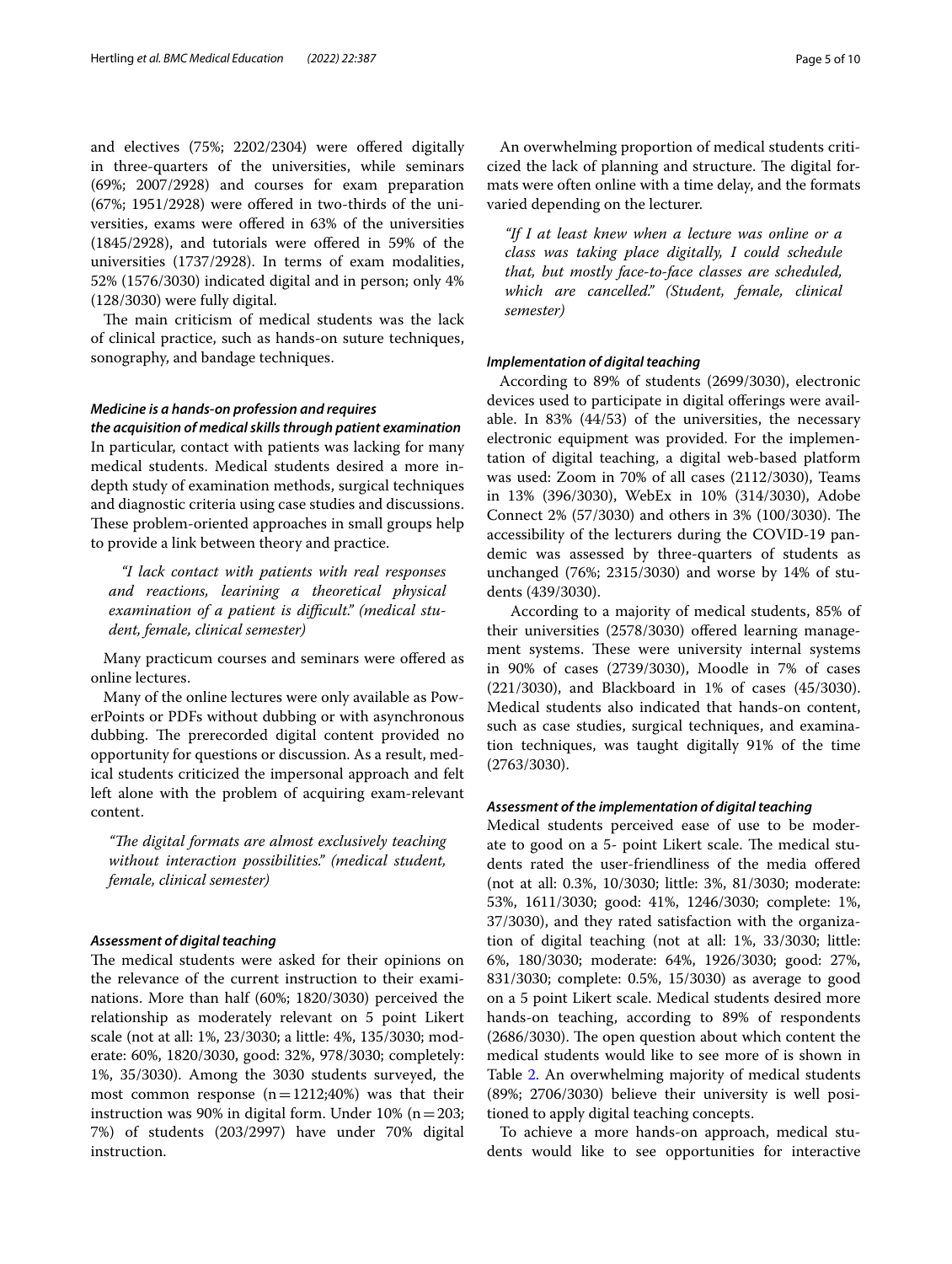| <b>Main topic</b>           | Problem                       | <b>Details</b>                         |
|-----------------------------|-------------------------------|----------------------------------------|
| Digital infrastructure      | Server capacities             |                                        |
|                             | Central learning platform     |                                        |
|                             | Organization                  | Planning reliablility                  |
|                             |                               | Structuring                            |
|                             |                               | Unification of formats                 |
| Feedback mechanismen        | Self-control                  | Sucess checks (MC questions)           |
|                             |                               | Educational games                      |
|                             | External control              | Small groups via platforms             |
|                             |                               | Online consultation with the lecturers |
| Content                     | Practice                      | Diagnostic algorithm                   |
|                             |                               | Operation technique                    |
|                             |                               | Patient examination                    |
|                             |                               | Plaster course                         |
|                             |                               | Seam course                            |
|                             |                               | Sonographic course                     |
|                             | Linkage with practice         | Interactive event                      |
|                             |                               | Virtual reality                        |
|                             |                               | Simulation                             |
|                             |                               | Videos at the bedside                  |
| Quality of digital teaching | Availability on platforms     |                                        |
|                             | Lecture synchronization       |                                        |
|                             | Interactive forms of teaching | Internships                            |
|                             |                               | Seminars                               |
|                             |                               | Small groups teaching case studies     |

<span id="page-5-0"></span>**Table 2** Overview of the points complained about by the students about digital teaching

participation, such as online office hours, faculty question-and-answer sessions, and interactive opportunities through simulations and the use of virtual reality. The possibility of receiving feedback seemed to play a major role for many medical students, for example, in the form of responses by lecturers or fellow medical students in Zoom meetings or as self-monitoring with digital knowledge tests.

 *"I would like to have the opportunity to do an internship or seminar interactively, gladly in a small group with the possibility to get feedback." (Student, male, clinical semester)*

#### **Associate dean survey** *Infuence of the pandemic on medical teaching at the university*

Forty-one associate deans of teaching responded to the survey, and 85% (35/41) affirmed that the COVID-19 pandemic afected medical students' education. In response to the open-ended question about the efect of the pandemic on medical education, several noted the small number of class sessions, the lack of knowledge, as well as fewer opportunities for hands-on learning with

active contact with patients, faculty, and fellow medical students as challenging.

 *"Students have less time in the afected acute care disciplines with patient contact and fewer opportunities for preparation in training and participation in rounds, for example, due to the limited number of people in the rooms." (Sample response from an associate dean)*

 When asked about how they currently deliver university-based courses, 59% of associate deans (24/41) responded that classes were both in digital and face-toface formats. Only 39% (16/41) stated that they offer only digital teaching, and an associate dean reported that this university continues to teach face-to-face with adherence to sanitation standards. The associate deans were asked how they would rate their ta.??? A relatively small percentage of the deans (15%; 6/41) complained of poor preparation for virtual teaching, 41% (17/41) rated it as average, 29% (12/41) as good, and 15% (6/41) as very good.

 *"In a sense, more pressure is being created to drive digitization forward. However, the means and the*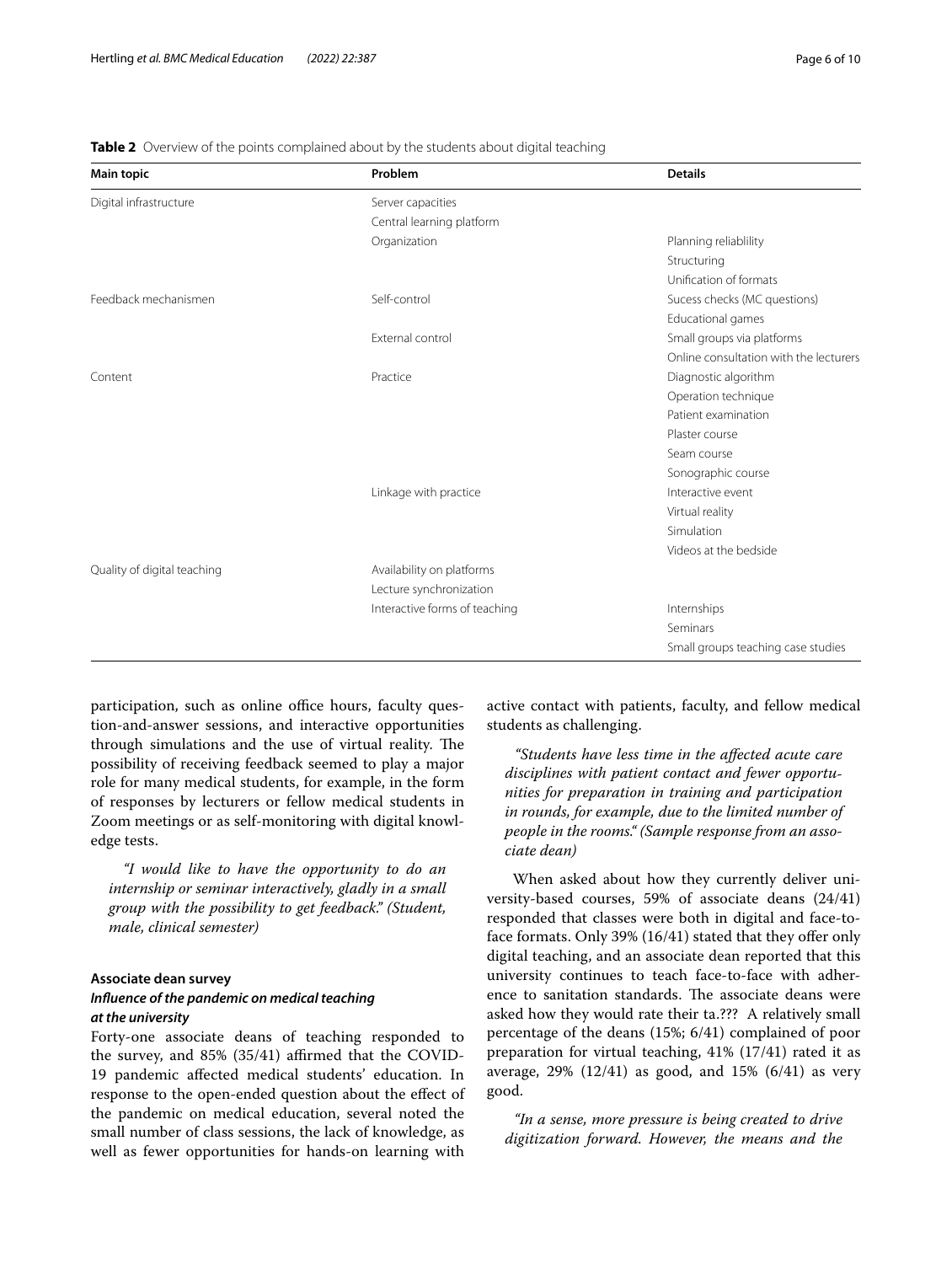*corresponding expertise must frst be available; something like this doesn't happen overnight." (example response from an associate dean)*

#### *Assessment of the overall development of medical teaching*

When asked whether the associate deans see the COVID-19 pandemic as requiring digitization in medical teaching, 78% (32/41) answered with a resounding yes. In the open-ended question, criticism was often raised that the short time required for the conversion to digital teaching and ad hoc implementation were often associated with a reduction in the quantity of teaching. Some deans also complained about the poor technical equipment at their universities and the lack of skills to fully use digital media.

"There should be an extra subject for digital medi*cine." (example response from an associate dean).*

71% (30/41) of the associate deans surveyed felt that it was more difficult to convey knowledge that was relevant to examinations when teaching virtually. In the case of knowledge relevant to exams, it is primarily the practicum content that medical students lack and that cannot be completely taught virtually. The opinion of associate deans on the future development of teaching is homogeneous; digital teaching will continue to be a more important part of medical education after the pandemic.

#### **Discussion**

This multinational survey of medical students enrolled in medical schools in Germany, Austria and Switzerland in the 2020/2021 winter semester was designed to provide an overview of virtual instruction and to evaluate the views of those affected. The digitalization of medical teaching has been increased by the pandemic. Digital teaching formats are now more common and are often available to 97% of the medical students surveyed. Nevertheless, the medical students felt that the university's response to the pandemic was only moderate, and satisfaction with digital teaching was also evaluated as moderate. The foundations for digital teaching have been laid, but there are still many opportunities to build on them.

 92% of medical students and over two-thirds of associate deans felt medical teaching was impacted by the COVID-19 pandemic. Interestingly, only 19% of the surveyed medical students perceived the impact as completely negative. The positive aspects of the pandemic on medical teaching were not explicitly recorded. The openended questions suggest a large proportion of positive effects of the digitization of medical teaching. The perceived quality of the digital infrastructure in Germany, Austria and Switzerland is good, but medical students complained about the insufficient capacity of servers at the universities; thus, digital videos can often only be viewed with a time delay and pause due to server overload. The deans also criticized the technical equipment at their universities, which lack server capacity and the technical knowledge to make full use of digital media. A study by Machado et al. showed that virtual learning platforms can become overloaded by the sheer number of medical students accessing the materials; overloading a platform causes the platform to stop functioning and impedes medical student learning [\[23](#page-8-17)]. A considerable number of published studies have indicated that technical difculties exist in the implementation of digital teaching  $[23-29]$  $[23-29]$ . The lack of examinations is another weakness of virtual teaching  $[30, 31]$  $[30, 31]$  $[30, 31]$  $[30, 31]$  $[30, 31]$ . The evaluation of medical students' opinions and their desire for self-regulated examinations are essential.

The additional time pressure created by the pandemic makes the weaknesses of digitization in medical education increasingly visible. Genuine concepts for switching to digital teaching are completely lacking. Generalization is difcult, as the prerequisites and concepts of the individual universities are very heterogeneous. There are various obstacles to mastering digitization in medical education, so hardware, software, digital skills and knowledge, as well as the desire to master this process with the appropriate time resources, must be available. However, our results also showed that in the majority of universities, digital teaching was ofered for as much as 80–90% of courses only half a year after implementation. The offering of digital teaching and practical content, such as case studies, surgical techniques and examination techniques, was also confrmed by 91% of the medical students who responded to the survey, although these students viewed these offerings to be insufficient. The lecturers also confrmed this fact, with 15 of the 17 associate deans agreeing that digital teaching is currently being accelerated.

On the one hand, the survey by Loda et al. [[32\]](#page-9-0) postulated that medical students expected traditional teaching approaches to be transferred online. Medical students were not expected to use more innovative teaching tools. This suggests that conventional forms of teaching continue to play an important role in medical education in Germany. Based on past experiences, a mixture of reservations, technical problems, and legal requirements hindered teaching in a more innovative and creative digital way. There were also technical difficulties with the perceived poor quality of the lectures and the very one-sided implementation of face-to-face teaching with sound. This hypothesis is supported by the work of Longhurst et al. [[30\]](#page-8-19) and Kaup et al. [[31](#page-8-20)] who showed reduced medical student engagement associated with virtual instruction.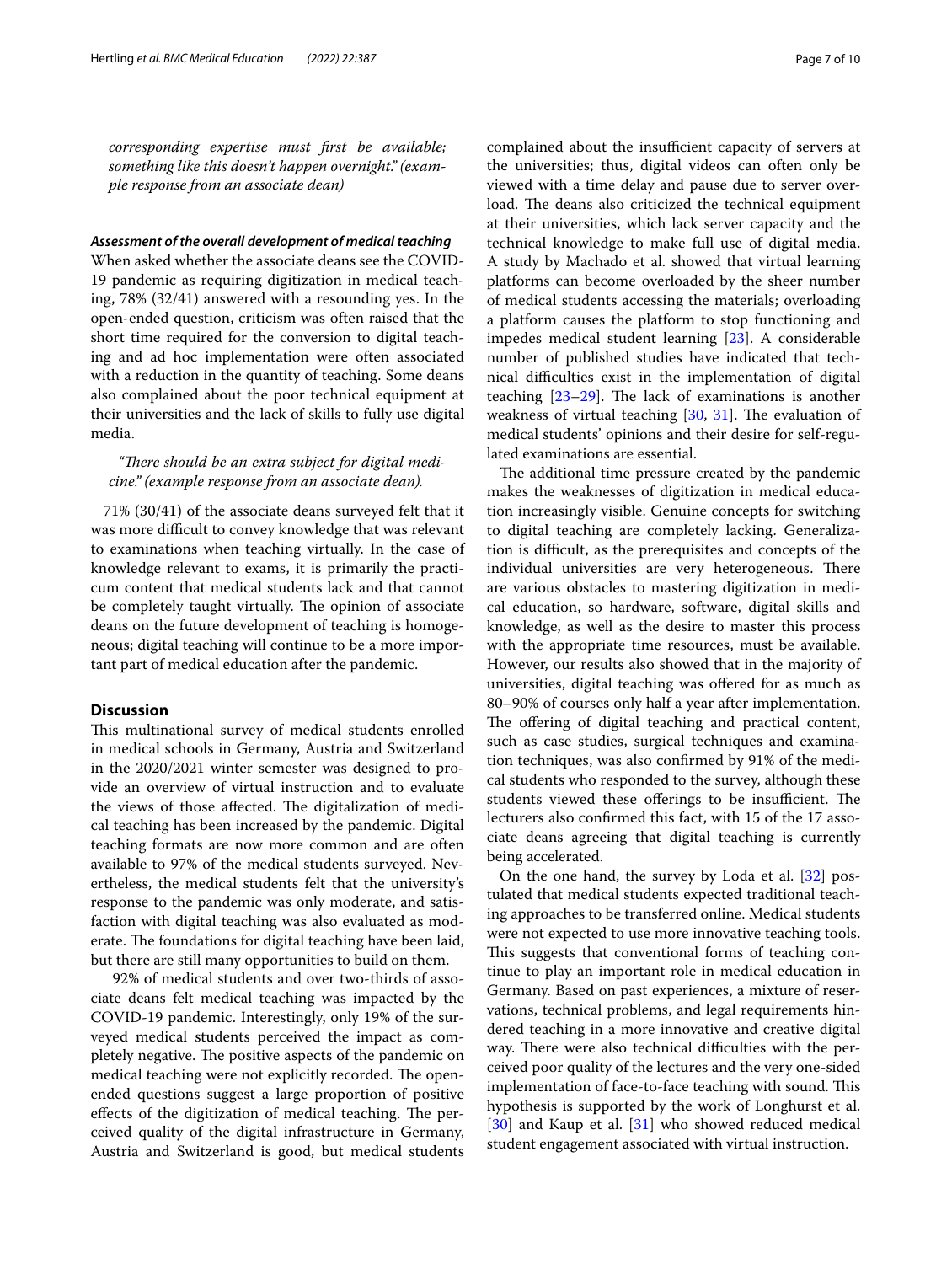On the other hand, many medical students see digitalization as a future prospect and appreciate the fexibility and convenience that digital teaching offers. The interface between medical students and lecturers is changing from the university campus to the digital campus. It goes without saying that the short-term restructuring of the educational infrastructure in the event of a pandemic with unprecedented societal changes cannot immediately meet all requirements  $[33]$  $[33]$ . This survey of medical students and lecturers showed that digital teaching is viewed positively by the majority. Medical students' current perception of the implementation of digital teaching is only average, as is the user-friendliness of the media used and their satisfaction with the organization of digital teaching.

Understanding medical students' perceptions of virtual instruction is an essential task to ensure efective instruction during the pandemic. 97% of medical students felt that web-based teaching was a good alternative to faceto-face teaching during the pandemic, according to Sud et al. [[27\]](#page-8-21). In another study by Kaur et al. [[34](#page-9-2)], this fnding was confrmed among 983 medical students; these students were surveyed about their satisfaction with virtual teaching during the COVID-19 crisis. The results of the study showed that medical students perceived no qualitative diference between virtual teaching and faceto-face teaching in terms of improving communication, enhancing knowledge and skills, professional growth, and task completion. In addition, medical students were satisfied with the availability of electronic resources offered by virtual learning platforms  $[31]$  $[31]$ . The current literature confrms that medical students have a strong passion and determination to learn during the pandemic. Articles by Sandhu et al. [\[32](#page-9-0)] and Marques du Silva et al. [\[33](#page-9-1)] showed increased medical student participation in webinars and positive medical student feedback on web-based extracurricular lectures. Guadix et al. [\[34](#page-9-2)] conducted a survey to understand what medical students expect from virtual teaching in neurosurgery. Of the 127 medical students who responded, 67% wanted virtual mentoring programs and virtual surgical skills workshops in addition to the medical school curriculum [[34\]](#page-9-2). Virtual teaching has become an integral part of medical education and may last even after the pandemic. Learning new skills is a challenge for which faculty members have to make time available, and technical equipment must also continue to improve. The solution to the overly theoretical approaches to digital teaching today could be provided by new digital teaching tools, such as virtual reality, digital classrooms and digital learning games. The current survey showed that medical students would like to see more innovative digital media used to reduce the main weakness of digital teaching, i.e., the lack of contact with patients, lecturers and committees, as described in other studies [[31,](#page-8-20) [33,](#page-9-1) [35](#page-9-3)].

Interactive learning games, virtual reality and digital classrooms would be new innovative ways to overcome these hurdles. Through medical student feedback following a teaching format including digital rounds, it was found that 92.9% of medical students recommended this form of teaching and agreed that it stimulated learning [[36\]](#page-9-4). Similarly, Murdock et al. [[37\]](#page-9-5) found that through the use of virtual morning rounds, medical students were provided with efective and engaging teaching. Chandra et al. [[38\]](#page-9-6) reported that medical students performed virtual callbacks for patients who visited the emergency department. Despite the highlighted successes of these highly interactive forms of virtual teaching, there is little literature on these programs, suggesting that they are underdeveloped and not utilized by most medical education institutions [[39](#page-9-7)].

#### **Limitations of the study**

The study provides an overview of the quality and quantity of medical education perceived by medical students and associate deans. Nonetheless, there are some limitations to the study.

The diversity of the universities reported by the students and associate deans make a general statement diffcult. Much more women took part in the study, but the proportion of women in medical training was also much higher. Selection bias among students who were interested in the topic is possible.

#### **Conclusions**

The rapid conversion of medical teaching to a digital format has been made readily and sufficiently available. Digital teaching still lacks practical relevance and the use of new digital media including learning games, virtual reality, and online questions. To meet this challenge, there is a need to improve faculty skills in teaching and demonstrations to illustrate practical clinical techniques required for a sound and indepth medical education.

#### **Acknowledgements**

We thank Debra Weih for English proof reading.

#### **Approval statement**

All methods were carried out in accordance with relevant guidelines and regulations.

#### **Authors' contributions**

IG wrote the manuscript and analysed the data. MK analysed the data and was part of the planning of the study. SH raised the data and was part of the planning of the study. DB was part of the planning of the study and reviewed the manuscript. NE reviewed the manuscript and was part of the planning. All authors read and approved the fnal manuscript.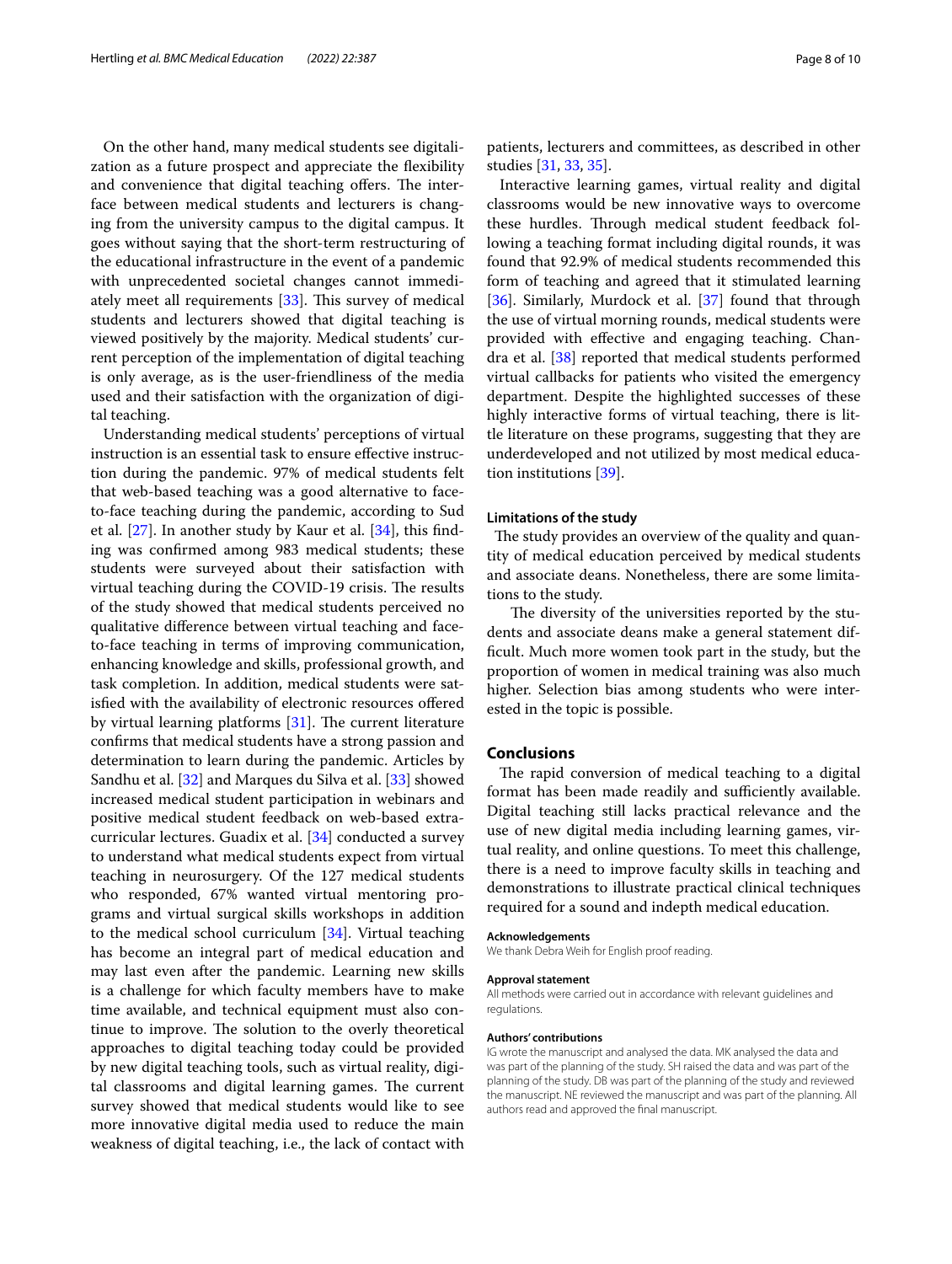#### **Funding**

Open Access funding enabled and organized by Projekt DEAL. The authors declare that no funding was received.

#### **Availability of data and materials**

All data generated or analysed during this study are included in this published article.

#### **Declarations**

#### **Ethics approval and consent to participate**

 Ethical approval for this study was granted by the ethics committee of the University of Jena (Reg.-Nr.: 2019-1456-Bef ). Participation in the study was voluntary. Before the study, all participants provided their informed consent.

#### **Consent for publication**

Not applicable.

#### **Competing interests**

The authors declare that they have no competing interests.

#### **Author details**

<sup>1</sup> Department of Obstetrics and Gynaecology, University Hospital Jena, Jena, Germany. <sup>2</sup> Clinic for Traumatology and Orthopedics, Bundeswehr Hospital Berlin, Berlin, Germany. <sup>3</sup> Dieter Scheffner Center for Medical Education and Educational Research, Charité – Universitätsmedizin Berlin, Berlin, Germany. 4 Institute for Diagnostic and Interventionel Radiology, University Hospital Jena, Jena, Germany. <sup>5</sup>modul integration optics, Jenoptik Light & Optics Devision, Jena, Germany. <sup>6</sup>Department of Orthopedic and Trauma Surgery, Martin-Luther University Halle-Wittenberg, Ernst-Grube-Straße 40, 06120 Halle (Saale), Germany. <sup>7</sup> Department of Trauma-, Hand- and Reconstructive Surgery, University of Jena, Jena, Germany.

# Received: 12 April 2021 Accepted: 17 May 2022<br>Published online: 20 May 2022

#### **References**

- <span id="page-8-0"></span>1. Whelan A, Prescott J, Young G, Catanese V. Guidance on medical students' clinical participation: effective immediately. Assoc Am Med Coll. 2020;17:1-6.
- <span id="page-8-1"></span>2. Liang ZC, Ooi SBS, Wang W. Pandemics and Their Impact on Medical Training: Lessons From Singapore. Acad med: j Assoc Amer Med Coll. 2020;95(9):1359–61.
- 3. Bliuc A-M, Goodyear P, Ellis RA. Research focus and methodological choices in studies into students' experiences of blended learning in higher education. Internet Higher Educ. 2007;10(4):231–44.
- 4. McGarry BJ, Theobald K, Lewis PA, Coyer F. Flexible learning design in curriculum delivery promotes student engagement and develops metacognitive learners: An integrated review. Nur educ today. 2015;35(9):966–73.
- <span id="page-8-2"></span>5. Evans DJR, Bay BH, Wilson TD, Smith CF, Lachman N, Pawlina W. Going Virtual to Support Anatomy Education: A STOPGAP in the Midst of the Covid-19 Pandemic. Anat sci educ. 2020;13(3):279–83.
- <span id="page-8-3"></span>6. Ross DA. Creating a "Quarantine Curriculum" to Enhance Teaching and Learning During the COVID-19 Pandemic. Acad med: j Assoc Amer Med Coll. 2020;95(8):1125–6.
- <span id="page-8-4"></span>7. Childs S, Blenkinsopp E, Hall A, Walton G. Efective e-learning for health professionals and students–barriers and their solutions. A systematic review of the literature–fndings from the HeXL project. Health info lib j. 2005;22(Suppl 2):20–32.
- <span id="page-8-5"></span>8. Mufih S, Abuhammad S, Karasneh R, Al-Azzam S, Alzoubi KH, Mufih M. Online Education for Undergraduate Health Professional Education during the COVID-19 Pandemic: Attitudes, Barriers, and Ethical Issues. Res Sq. 2020:rs.3.rs-42336. Preprint.
- <span id="page-8-6"></span>9. Singh HK, Joshi A, Malepati RN, Najeeb S, Balakrishna P, Pannerselvam NK, et al. A survey of E-learning methods in nursing and medical education during COVID-19 pandemic in India. Nur educ today. 2021;99:104796.
- <span id="page-8-7"></span>10. Geha R, Dhaliwal G. Pilot virtual clerkship curriculum during the COVID-19 pandemic: Podcasts, peers and problem-solving. Med educ. 2020;54(9):855–6.
- 11. Mooney CJ, Peyre SE, Clark NS, Nofziger AC. Rapid transition to online assessment: Practical steps and unanticipated advantages. Med educ. 2020;54(9):857–8.
- <span id="page-8-8"></span>12. Kivlehan E, Chaviano K, Fetsko L, Javaid S, Chandan P, Rojas AM, et al. COVID-19 pandemic: Early efects on pediatric rehabilitation medicine training. J pedia rehab med. 2020;13(3):289–99.
- <span id="page-8-9"></span>13. Hasson F, Keeney S, McKenna H. Research guidelines for the Delphi survey technique. J adv nur. 2000;32(4):1008–15.
- 14. Turoff M. The design of a policy Delphi. Techno Forecast Soc Change. 1970;2(2):149–71.
- <span id="page-8-10"></span>15. Ebert JF, Huibers L, Christensen B, Christensen MB. Paper- or Web-Based Questionnaire Invitations as a Method for Data Collection: Cross-Sectional Comparative Study of Diferences in Response Rate, Completeness of Data, and Financial Cost. J med Internet res. 2018;20(1):e24.
- <span id="page-8-11"></span>16. Uhlig CE, Seitz B, Eter N, Promesberger J, Busse H. Efficiencies of Internet-based digital and paper-based scientifc surveys and the estimated costs and time for diferent-sized cohorts. PloS one. 2014;9(10):e108441-e.
- <span id="page-8-12"></span>17. Khalil R, Mansour AE, Fadda WA, Almisnid K, Aldamegh M, Al-Nafeesah A, et al. The sudden transition to synchronized online learning during the COVID-19 pandemic in Saudi Arabia: a qualitative study exploring medical students' perspectives. BMC Med Educ. 2020;20(1):285.
- 18. Wernhart A, Gahbauer S, Haluza D. eHealth and telemedicine: Practices and beliefs among healthcare professionals and medical students at a medical university. PloS one. 2019;14(2):e0213067-e.
- <span id="page-8-13"></span>19. Machleid F, Kaczmarczyk R, Johann D, Balčiūnas J, Atienza-Carbonell B, von Maltzahn F, et al. Perceptions of Digital Health Education Among European Medical Students: Mixed Methods Survey. J med Internet res. 2020;22(8):e19827.
- <span id="page-8-14"></span>20. Burns KE, Duffett M, Kho ME, Meade MO, Adhikari NK, Sinuff T, et al. A guide for the design and conduct of self-administered surveys of clinicians. CMAJ: Canadian Medical Association journal = journal de l'Association medicale canadienne. 2008;179(3):245–52.
- <span id="page-8-15"></span>21. Iglesias C, Torgerson D. Does length of questionnaire matter? A randomised trial of response rates to a mailed questionnaire. J health ser res pol. 2000;5(4):219–21.
- <span id="page-8-16"></span>22. Jepson C, Asch DA, Hershey JC, Ubel PA. In a mailed physician survey, questionnaire length had a threshold efect on response rate. J clin epidemiol. 2005;58(1):103–5.
- <span id="page-8-17"></span>23. Machado RA, Bonan PRF, Perez D, Martelli DRB, Martelli-Júnior H. I am having trouble keeping up with virtual teaching activities: Refections in the COVID-19 era. Clin (Sao Paulo). 2020;75:e1945.
- 24. Sahi PK, Mishra D, Singh T. Medical Education Amid the COVID-19 Pandemic. Indian pedia. 2020;57(7):652–7.
- 25. Atreya A, Acharya J. Distant virtual medical education during COVID-19: Half a loaf of bread. clin teacher. 2020;17(4):418–9.
- 26. Silva MJ, Keaveny TM, Hayes WC. Computed tomography-based fnite element analysis predicts failure loads and fracture patterns for vertebral sections. J ortho res: official pub Ortho Res Soc. 1998;16(3):300-8.
- <span id="page-8-21"></span>27. Sud R, Sharma P, Budhwar V, Khanduja S. Undergraduate ophthalmology teaching in COVID-19 times: Students' perspective and feedback. Indian j ophthalmol. 2020;68(7):1490–1.
- 28. Hodgson JC, Hagan P. Medical education adaptations during a pandemic: Transitioning to virtual student support. Med educ. 2020;54(7):662–3.
- <span id="page-8-18"></span>29. Sahu P. Closure of Universities Due to Coronavirus Disease 2019 (COVID-19): Impact on Education and Mental Health of Students and Academic Staf. Cureus. 2020;12(4):e7541.
- <span id="page-8-19"></span>30. Longhurst GJ, Stone DM, Dulohery K, Scully D, Campbell T, Smith CF, Strength. Weakness, Opportunity, Threat (SWOT) Analysis of the Adaptations to Anatomical Education in the United Kingdom and Republic of Ireland in Response to the Covid-19 Pandemic. Anat sci educ. 2020;13(3):301–11.
- <span id="page-8-20"></span>31. Kaup S, Jain R, Shivalli S, Pandey S, Kaup S. Sustaining academics during COVID-19 pandemic: The role of online teaching-learning. Indian j ophthalmol. 2020;68(6):1220–1.